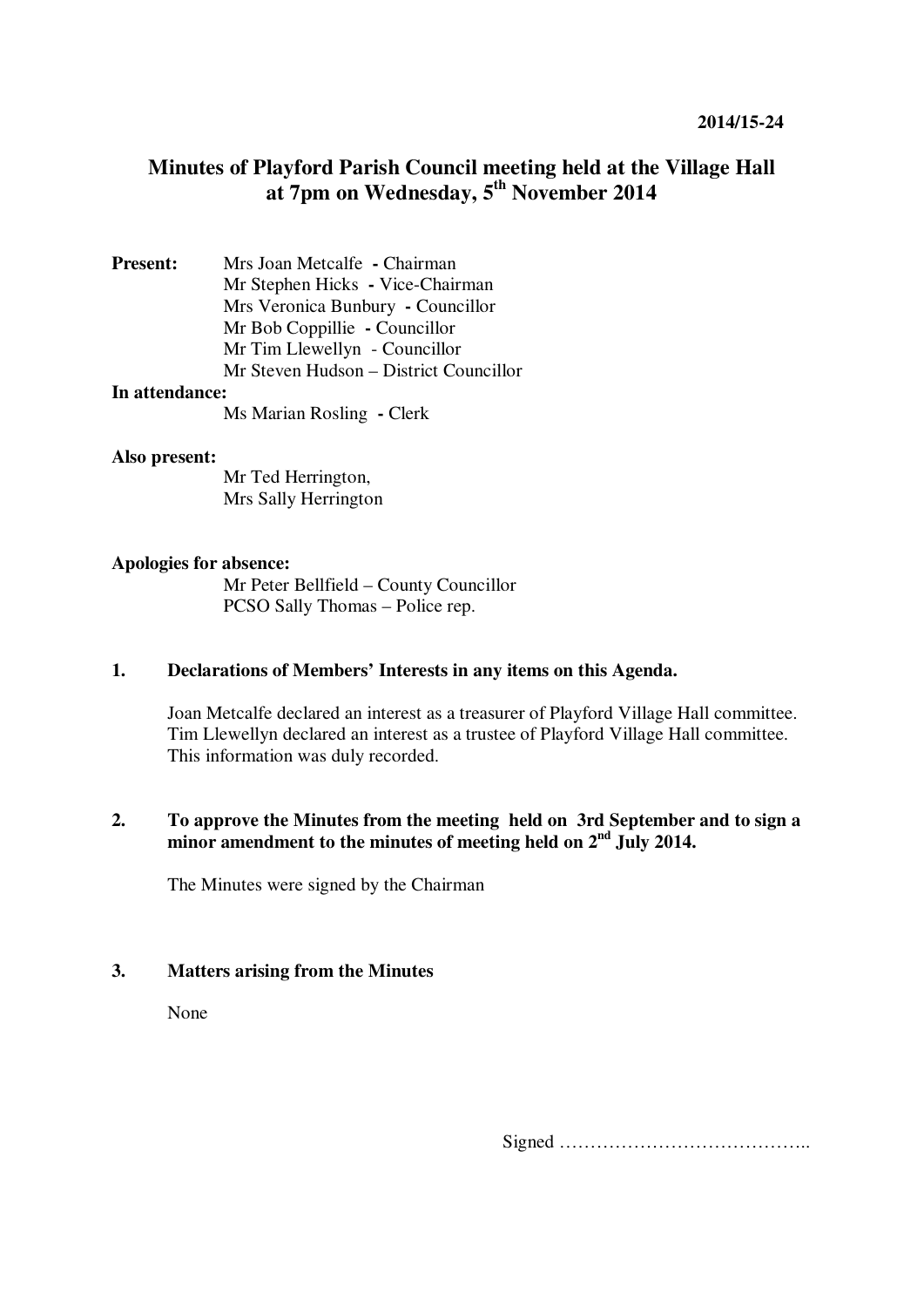#### **4. Action Log Review**

**AP-**7**1** We are still awaiting the replacement of sand bins demolished on Butts Road in June 2013 by verge trimming vehicles. David Chenery will advise the clerk when this will be done but it would appear that the wisdom of only cutting the verges once instead of twice a year is being queried by SCC.

**AP-81** Repairs to Byway 19 **-** Clerk is still awaiting a report from Debbie Adams of Saxmundham Highways dept. for an update on this.

**AP-84** Blocked drain on RH side of Church Lane going out of village. This appears to have been fixed but a watchful eye will be kept out for further leaks.

**AP-86** Build up of sand/silt covering kerb near Clematis Cottage. This has now been removed.

**AP-87** Safety issue of horses & riders exiting onto Butts Road from Footpath halfway up hill to north of the village. Highways dept. will not allow a mirror to be placed on the opposite bank to aid visibility so there is little that can be done other than monitor the situation. It has been suggested that riders should use a safer exit.

**AP-89** Footpath no. 8 from Hill Farm Road to Lt Bealings. This is overgrown again with nettles and schoolchildren are having difficulty using it. This has already been reported to Highways who said they would attend to it during school half-term holiday – this was not done, clerk to chase it up.

For more details see Action Log appended at end of the Minutes.

#### **5. County Councillor Peter Bellfield's report**

Peter Bellfield is still not back to full strength but hopes to be able attend the next meeting in January 2015. He reported via the clerk that Education in Suffolk is now heading in the right direction and that the percentages of children attaining the expected level of achievement have improved in Keystages 1 & 2 to bring them in line with and in some cases above the National Average. The statistics regarding GCSE passes were slightly down due to the way that they are now being recorded, but had not dropped as much as the National Average.

Another £10m is being pumped into better Broadband coverage.

Mr Bellfield stressed that he is available to be contacted if there is anything to be taken up by him on behalf of the Parish Council.

Signed …………………………………..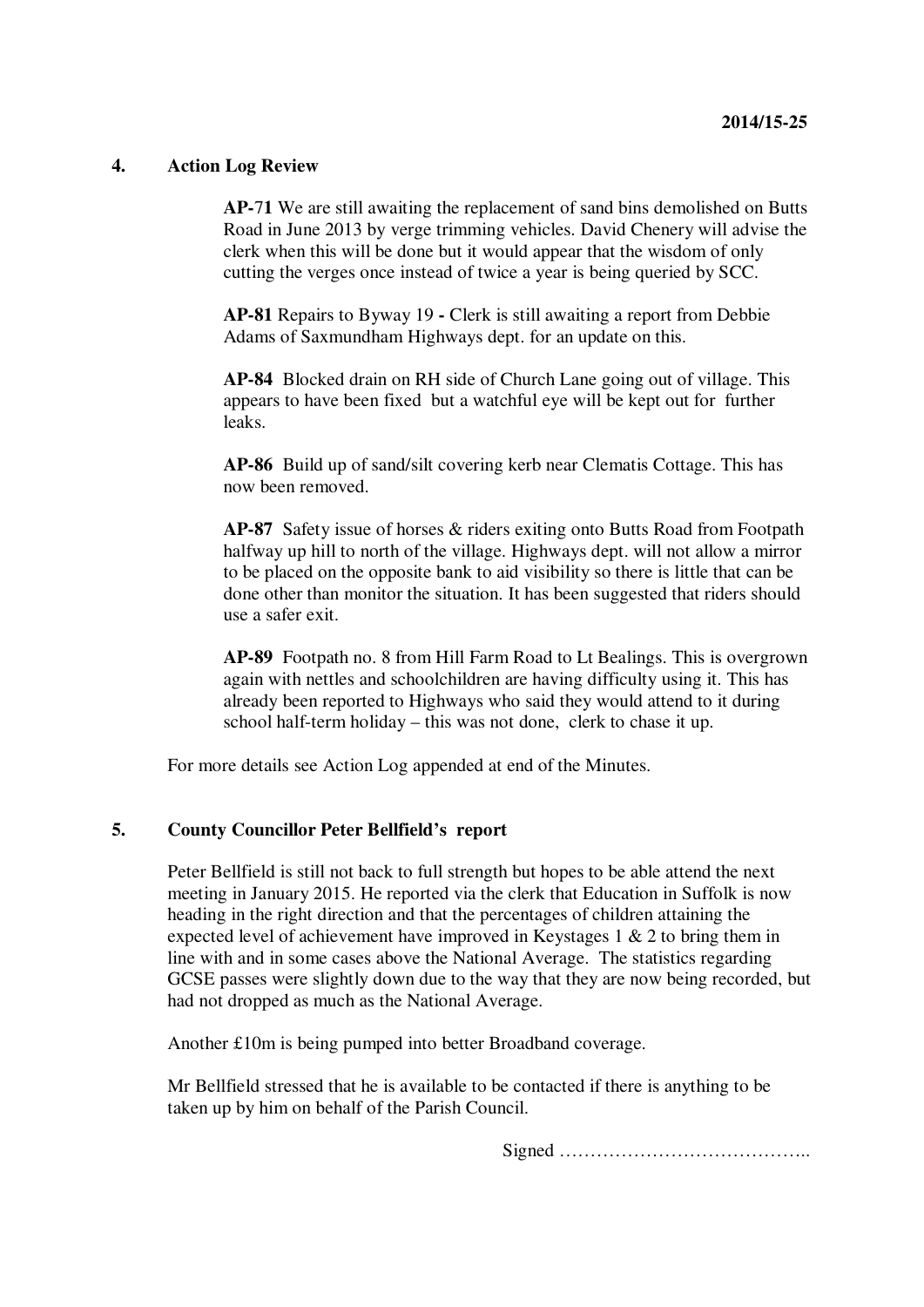#### **6. District Councillor Steven Hudson's report**

Steven Hudson gave a brief report on happenings at SCDC.

He pointed out that the new ward boundaries adopted in the recent Boundaries Commission reorganisation include the northern part of Rushmere St Andrew along with the five parishes of Playford, Tuddenham, Witnesham, Westerfield & Swilland which form the new Fynn Valley ward.

The annual audit of SCDC's finances went well. Plans are proceeding with the move of the HQ offices at Melton Hill to an as yet undisclosed location as the present premises are now too small.

There are still funds available in the Enabling Communities budget for further improvements to the parish.

Ted Herrington enquired why parish councils are not now being automatically advised of the outcome of planning applications. The planning website is not particularly user-friendly and it is not easy to quickly ascertain the position of planning decisions online.

Veronica Bunbury enquired why locals were regularly getting two copies of "Coastline" magazine, one is individually addressed and the other is delivered to all households unaddressed – this seems a waste of council resources.

Steven Hudson will look into the above two matters.

#### **7. Police Report.**

PCSO Sally Thomas was unable to attend but the 12PT report shows no crimes reported in Playford for the last two months. However, there was one report of harassment.

#### **8. Finance**

| $\circ$ | Reporting & authorisation of cheques:- |         |                              |
|---------|----------------------------------------|---------|------------------------------|
| 739     | <b>Suffolk Coastal Services Ltd</b>    | £30.00  | Extra refuse bin             |
| 740     | <b>HMRC</b>                            | £121.50 | 3 mths tax on clerk's salary |
|         | 741 Old Parsonage Garden Services      | £135.00 | Grass cutting Aug/Sept       |
|         | 742 Joan Metcalfe                      | £97.48  | reimbursement for signs      |
|         |                                        |         | & engraving of plaque        |
|         | 743 M J Rosling                        | £21.18  | Clerk's expenses             |
|         | 744 Glasdon UK Ltd                     | £152.34 | Grit bin                     |
|         |                                        |         |                              |
|         |                                        |         |                              |

**2014/15-27**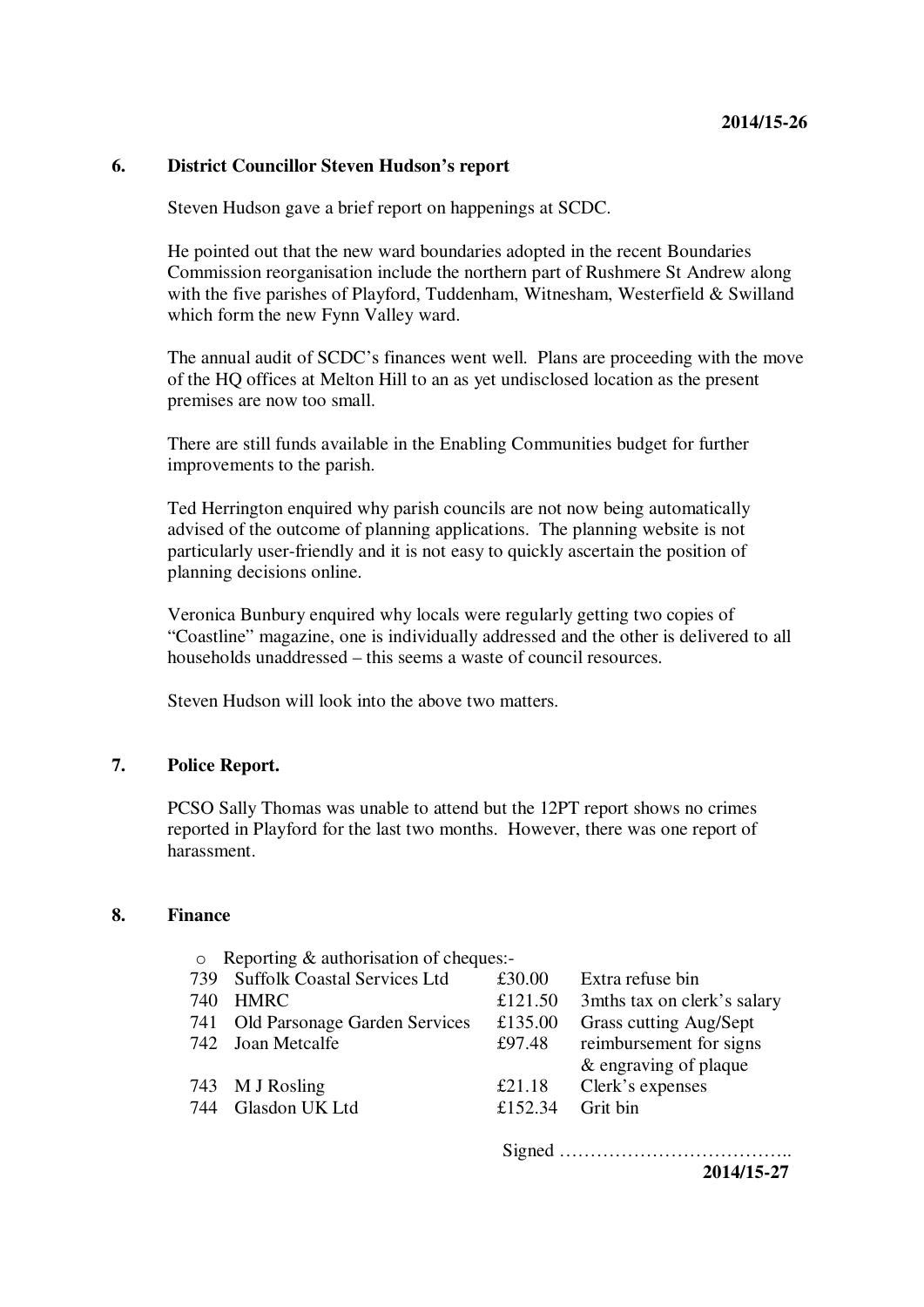o Budget review:

The on-going budget was discussed. The second half of the Precept and Precept grant (totalling £2405 .21) was received on  $30<sup>th</sup>$  Sept. and £891.00 has been received from the Enabling Communities budget at SCDC to cover the cost of having the notice board refurbished, the cost of the new bench on the village triangle and the new grit bin. The budget is well on track and Joan Metcalfe suggested that money is spent on more frequent hedge trimming to keep the village looking tidy. The clerk will convey this to the contractors and also request a quotation for grass and hedge trimming services in 2015 so that this can be discussed at the next meeting. It was felt that the hedges should be cut three times per year as they are of mixed species and some parts grow faster than others. The budget for 2015 will be approved at the next meeting.

Bank balances:

| Barclays Bank current account as at 31.10.14 |                | £4863.68 |
|----------------------------------------------|----------------|----------|
| NS&I Savings account                         | as at 31.10.14 | £1779.12 |

o Online banking:

Online payments are now being transacted although the latest payment to The Old Parsonage had failed due to an (undetermined) technical reason and a cheque had to be sent instead.

Changes to the Financial Standing Orders are required so that the clerk (who is deemed the originator by the bank) can set up payments and ask for them to be authorised by another signatory online. Where the beneficiary of any payment is the clerk or the authorising co-signatory, these payments must first be sanctioned and minuted by the council. Joan Metcalfe proposed to adopt these changes and it was seconded by Veronica Bunbury.

o New signatory:

It was agreed by all to add Tim Llewellyn to the list of authorised signatories on the Barclays current account. Clerk to obtain the necessary forms to implement this.

#### **9. Highways**

The verge along the lower part of Hill Farm Road is not being regularly trimmed by Highways dept. and also, concerns have been raised about the amount of garden rubbish deposited in the ditch at the side of the road. The clerk will report the matter to Highways and request that this area is included in their cutting schedule.

Veronica Bunbury reported that local footpaths in general were not being kept trimmed back to a reasonable standard by Highways. Their cutting schedule was not frequent enough. In particular, the money spent on improving FP 20 through Alder Carr in recent years was in danger of being lost, as the path is deteriorating through lack of maintenance. It was felt that Peter Bellfield could perhaps take this up on the council's behalf and the clerk undertook to bring the matter to his attention.

Signed …………………………………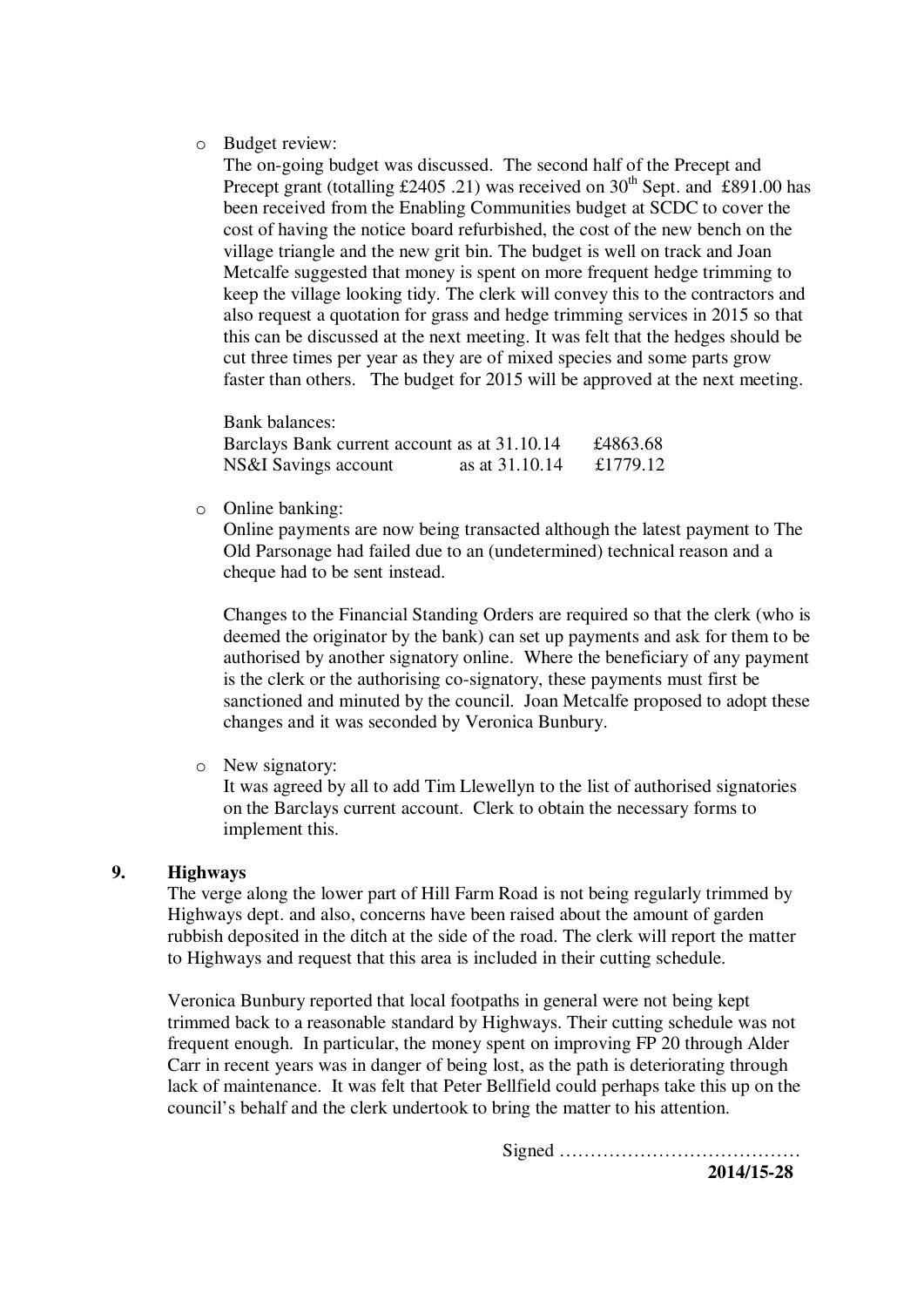Ted Herrington reported that the road sign at the junction of C324 and the bridleway which starts opposite to Church Road, is in need of repair, Clerk to report this to Highways.

Steven Hudson left the meeting at 8.10pm

#### **10. Governance & Accountability procedures.**

Councils must meet their public accountability duties each year by completing the Annual Return issued by JPAG. This covers the legal framework within which councils must work. Joan Metcalfe stressed the need to expound this at the Annual Parish Council meeting when this is agreed each year in May.

#### **11. Risk Assessment Update**

Joan Metcalfe has drawn up a table of items to be considered necessary to form the Risk Assessment schedule and this was circulated to all councillors prior to the meeting.

The playing field is to be checked regularly for any hazards; broken glass, molehills, rabbit burrows etc and the condition of the trees is to be regularly checked by an expert. An emergency contingency fund is to be kept in case tree surgery or lopping is required, contingency funds may also be required to replace/fund extra sand bins in winter. The goal posts on the five-a-side football pitch must also be checked regularly. If anyone hiring the field erects a marquee or bouncy castle, then the contractors supplying these items must have public liability insurance in place.

Parking is often a problem as visitors to the grounds sometimes block the field gates which need to be kept free at all times for emergency vehicles to gain access. This is despite notices having been placed to deter cars from parking in front of them. Keys to the gates are kept in various locations but it was proposed by Joan Metcalfe that a Break/Glass kit was purchased for the gates for emergency use– this was seconded by Veronica Bunbury. It was felt that an additional sign was not required for cautioning drivers of vehicles to watch out for pedestrians in the car park.

The area of the bottle bank also needs regular checking for broken glass in its vicinity.

The schedule will be reviewed and finalised at the next meeting.

# **12. LAIS changes to Rights of Way**

Pathway from C330 to C3311 needs to be registered. Evidence is required from people using this path to back up the application. Clerk to enquire from SCC Public Rights of Way as to the procedure.

# **13. Outdoor Playspace funds.**

This has been delayed due to the corrections to quote not being obtained but will be submitted shortly

Signed ………………………………...

 **2014/15-29**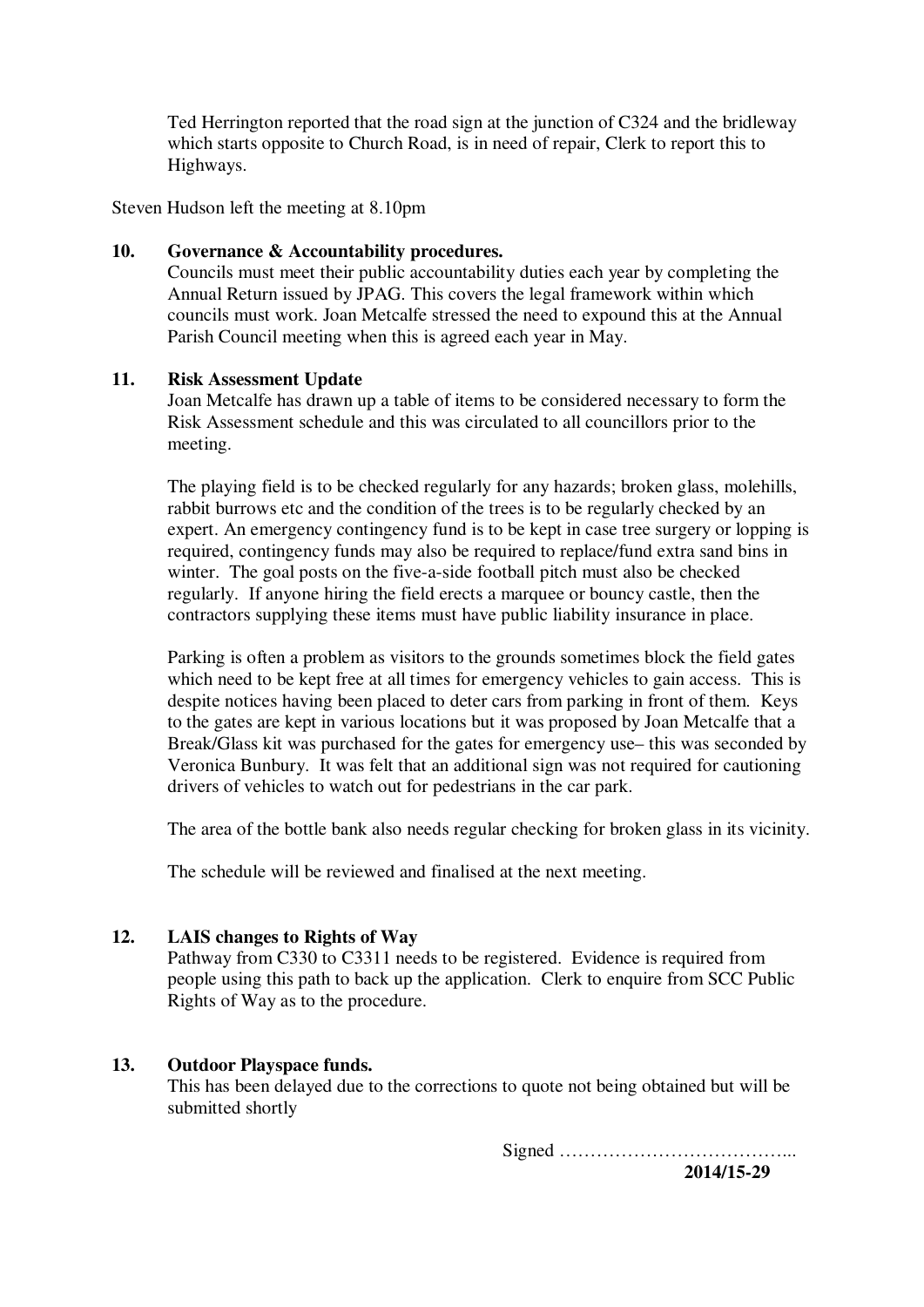#### **14. Painting railings over river bridge**

Paint samples have been taken from the railings and sent off for analysis to ascertain whether there is any lead in them as part of the Health & Safety procedures that must be performed before permission can be granted by Highways to have the bridge cleaned up. This may affect the cost of the work to be carried out so no progress can be made until we have the results.

# **15. Car parking at the village hall**

Joan Metcalfe produced a plan of the village hall car park, drawn up by Tim Llewellyn, showing 35 spaces for cars and marking the areas to be kept clear for emergency vehicles, should the need arise. She proposed to talk to the village hall committee at their meeting the following evening and suggest it be issued to people hiring the hall so that parking arrangements are made clear to all. Also, a copy can be displayed for walkers and other people using the car park but not necessarily the hall. Bob Coppillie seconded the motion.

#### **16. Parish Council Meeting dates for next year.**

The Parish Council will meet in the Parish Hall on the following Wednesdays in 2015 at 7.00pm (apart from the Annual Parish meeting which will commence at 6.30pm followed by the Annual Parish Council meeting at 7.15pm)

 $14<sup>th</sup>$  January 4<sup>th</sup> March  $13<sup>th</sup>$  May – APM 6.30pm start 1 st July 2<sup>nd</sup> September 4 th November

#### **17. Correspondence received:**

- a) A letter has been received from Ipswich Borough Council to advise that the Ipswich Garden Suburb Supplementary Planning Document (SPD) has been adopted as interim guidance.
- b) An email was received from Karen Friend regarding the safety issue of ponies and riders entering Butts Road from the footpath halfway up the hill to the north of Playford.
- c) A letter has been received from SCDC regarding the Local Plan Site Allocations and Area Specific Policies Working Group. An invitation was extended to express an interest. This was followed by an update inviting comments and thoughts by  $17<sup>th</sup>$  November 2014.

Signed …………………………….

 **2014/15-30**